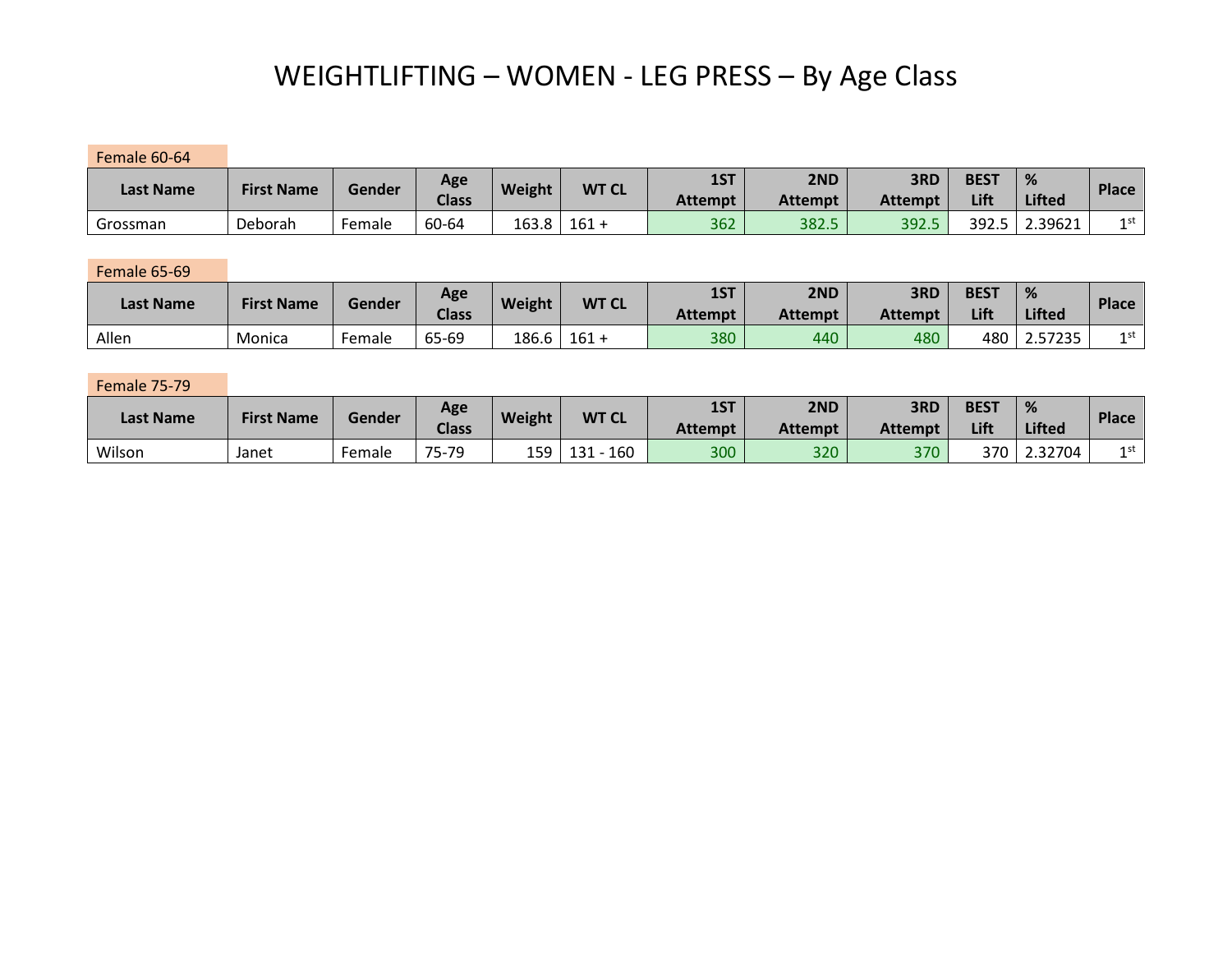### WEIGHTLIFTING – MEN - LEG PRESS

## By Weight Class within Age Class – Page 1 of 2

### Male 50-54

|                  | <b>First Name</b> | Gender | Age<br><b>Class</b> | Weight | <b>WT CL</b> | 1ST            | 2ND            | 3RD            | <b>BEST</b> | %             | <b>Place</b> |
|------------------|-------------------|--------|---------------------|--------|--------------|----------------|----------------|----------------|-------------|---------------|--------------|
| <b>Last Name</b> |                   |        |                     |        |              | <b>Attempt</b> | <b>Attempt</b> | <b>Attempt</b> | Lift        | <b>Lifted</b> |              |
| Goldfarb         | Dave              | Male   | 50-54               | 156.6  | 165<br>$0 -$ | 480            | 570            | 620            | 570         | 3.63985       | 1 st         |

#### Male 55-59

| <b>Last Name</b> | <b>First Name</b> | Gender | Age<br><b>Class</b> | Weight | <b>WT CL</b>      | 1ST<br><b>Attempt</b> | 2ND<br><b>Attempt</b> | 3RD<br><b>Attempt</b> | <b>BEST</b><br>Lift | %<br><b>Lifted</b> | <b>Place</b> |
|------------------|-------------------|--------|---------------------|--------|-------------------|-----------------------|-----------------------|-----------------------|---------------------|--------------------|--------------|
| McDaniel         | Ted               | Male   | 55-59               |        | $153.6$   0 - 165 | 660                   | 750                   | 820                   | 750                 | 4.88281            | 1st          |
|                  |                   |        |                     |        |                   |                       |                       |                       |                     |                    |              |
| Stemme           | Jon               | Male   | 55-59               | 276.5  | $226 +$           | 1020                  | 1200                  | 1310                  | 1310                | 4.73779            | $1$ st       |

#### Male 60-64

|                  | <b>First Name</b> | Gender | Age          | <b>WT CL</b><br>Weight |                | 1ST            | 2ND            | 3RD            | <b>BEST</b> | %             | <b>Place</b> |
|------------------|-------------------|--------|--------------|------------------------|----------------|----------------|----------------|----------------|-------------|---------------|--------------|
| <b>Last Name</b> |                   |        | <b>Class</b> |                        |                | <b>Attempt</b> | <b>Attempt</b> | <b>Attempt</b> | Lift        | <b>Lifted</b> |              |
| Owens            | Carl              | Male   | 60-64        | 210.2                  | $196 -$<br>225 | 620            | 820            | 820            | 620         | 2.94957       | 1 st         |

#### Male 65-69

| <b>Last Name</b> | <b>First Name</b> | Gender | Age          | Weight | <b>WT CL</b> | 1ST            | 2ND            | 3RD            | <b>BEST</b> | %             | <b>Place</b>    |
|------------------|-------------------|--------|--------------|--------|--------------|----------------|----------------|----------------|-------------|---------------|-----------------|
|                  |                   |        | <b>Class</b> |        |              | <b>Attempt</b> | <b>Attempt</b> | <b>Attempt</b> | Lift        | <b>Lifted</b> |                 |
| O'Connor         | John              | Male   | 65-69        | 133    | $0 - 165$    | 420            | 620            | 620            | 420         | 3.15789       | 3 <sup>rd</sup> |
| Keane            | James             | Male   | 65-69        | 145.2  | $0 - 165$    | 660            | 710            | 750            | 750         | 5.16529       | 1 <sup>st</sup> |
| McAvoy           | Robert            | Male   | 65-69        | 155.6  | $0 - 165$    | 390            | 480            | 570            | 570         | 3.66324       | 2 <sup>nd</sup> |
|                  |                   |        |              |        |              |                |                |                |             |               |                 |
| Haven III        | Joseph            | Male   | 65-69        | 188.8  | $166 - 195$  | 400            | 450            | 525            | 525         | 2.78072       | 1 <sup>st</sup> |
|                  |                   |        |              |        |              |                |                |                |             |               |                 |
| <b>Bechard</b>   | Michael           | Male   | 65-69        | 211    | $196 - 225$  | 930            | 1020           | 1120           | 1120        | 5.30806       | 1 <sup>st</sup> |
|                  |                   |        |              |        |              |                |                |                |             |               |                 |
| James            | Terry             | Male   | 65-69        | 254.3  | $226 +$      | 620            | 670            | 710            | 710         | 2.79198       | 1 <sup>st</sup> |